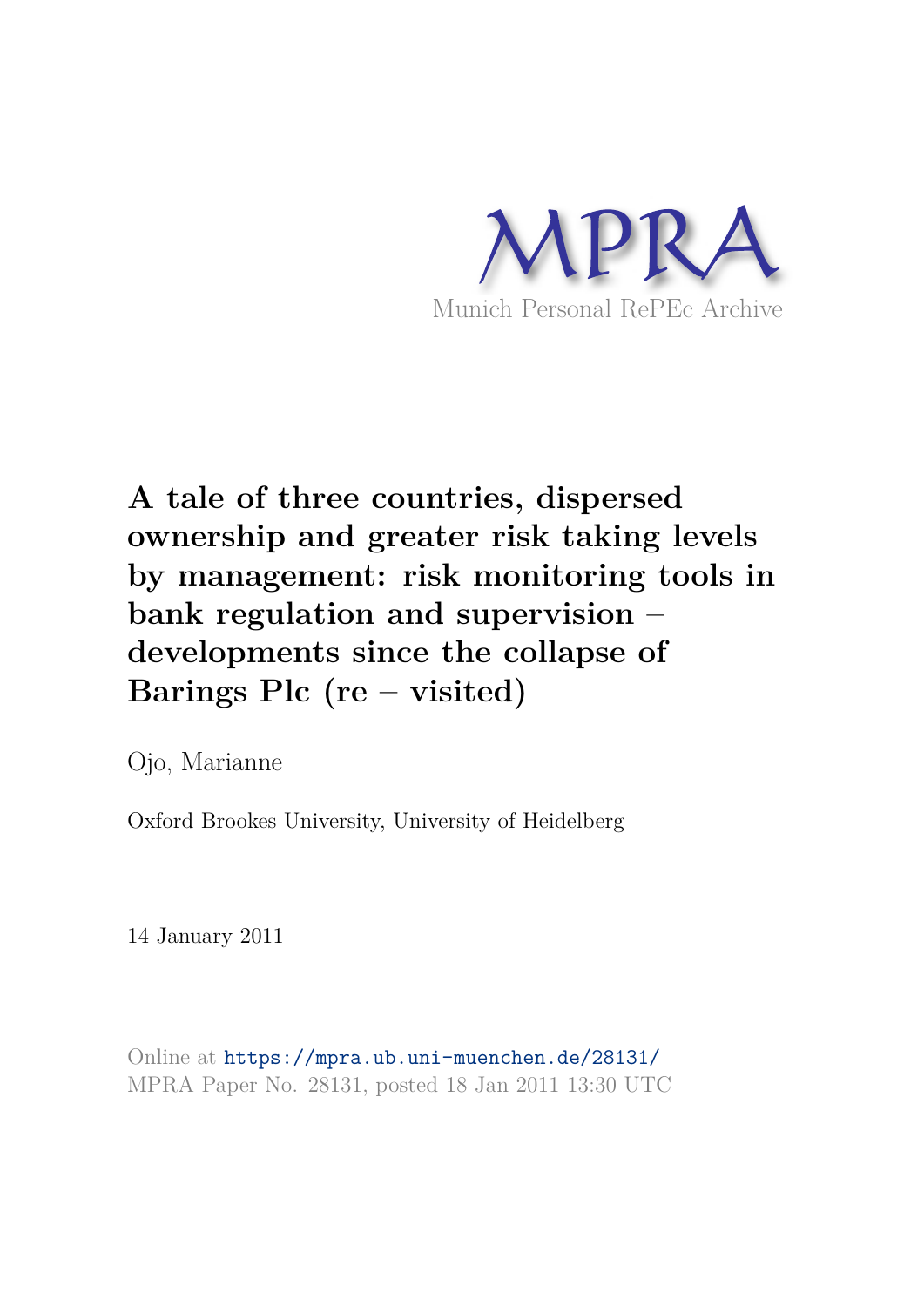# ABSTRACT

This paper is aimed at explaining why higher concentrations of the ownership of large firms do not necessarily and automatically facilitate lower risk taking levels – where there is scope for the abuse of powers. As well as illustrating why effective corporate governance systems are essential in facilitating high levels of monitoring, accountability and disclosure, the paper also highlights why a consideration of the costs of ownership concentration and its benefits, is required in determining whether corporate governance systems will be effective or not.

Key Words: corporate governance, ownership structures, banks, risk, regulation, monitoring, disclosure, accountability, liquidity, internal controls.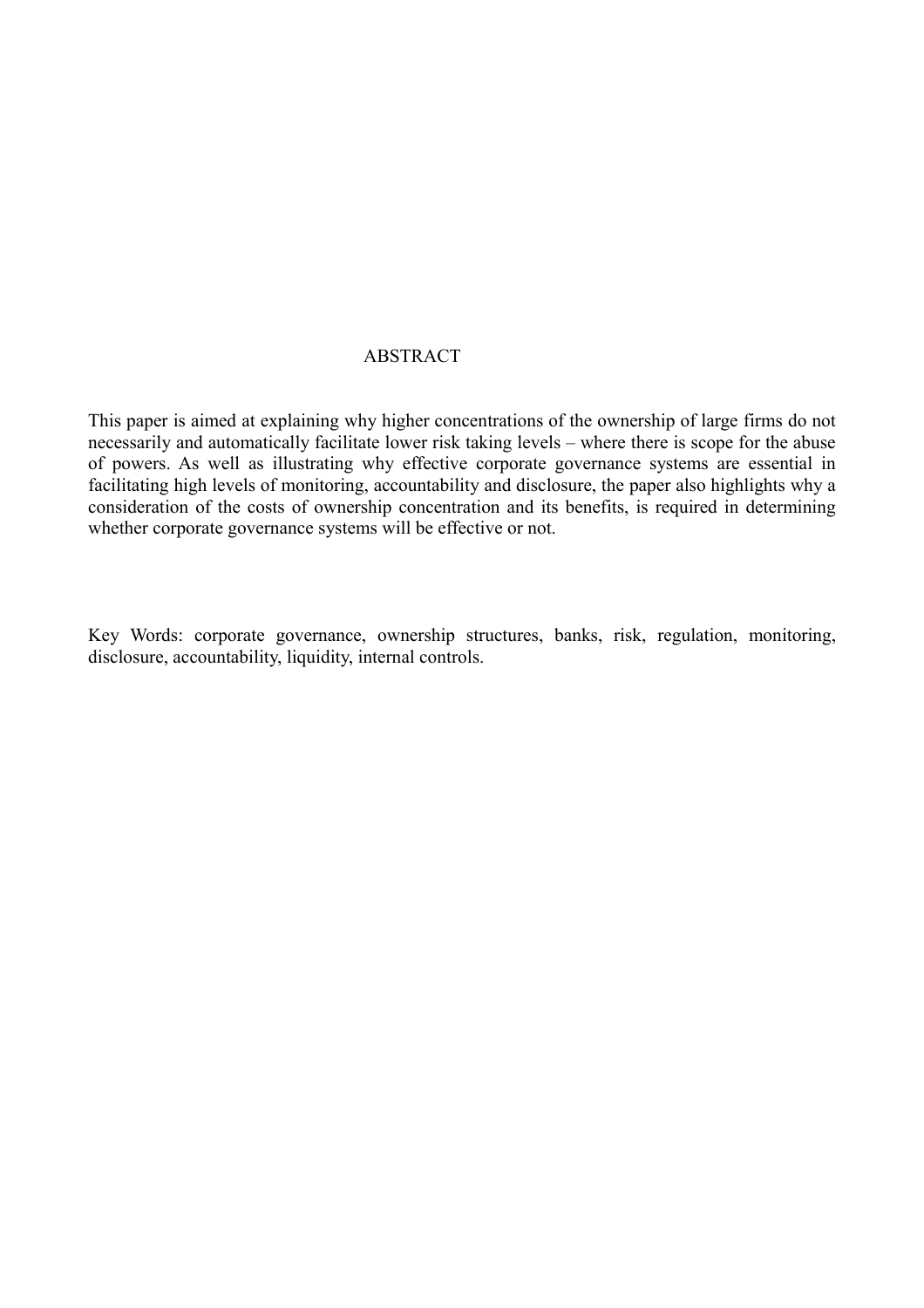# **A Tale of Three Countries, Dispersed Ownership and Greater Risk Taking Levels by Management: Risk Monitoring Tools in Bank Regulation and Supervision – Developments Since the Collapse of Barings Plc (Re – Visited)**

*Marianne Ojo<sup>1</sup>*

## **A. Introduction**

The conclusions derived by Laeven and Levine that:<sup>2</sup>

Firstly, owners who have "diversified" their assets have greater incentives to indulge in higher levels of risk taking than managers who are non shareholders and that as a result, banks which have powerful and diversified owners are more likely to be riskier than "widely held banks" – provided other factors are constantly maintained;

Secondly, bank regulations such as capital requirements and deposit insurance, generate effects which differ when considered in relation to incentives of owners as opposed to that of managers and that as a result, the "comparative power of shareholders relative to managers within each bank's corporate governance structure" influences the real impact of regulations on risk taking;

is acknowledged to be the result of a combination of three theories:<sup>3</sup>

- That the effect of regulation on risk is dependent on the relative influence of owners who exist within governance structures of individual banks
- That bank regulators influence risk taking incentives of owners in a different manner to those of managers (banking theory),
- That ownership structures affect the ability of owners to influence risk (corporate governance theory)

The first of the above conclusions, namely, that: owners who have "diversified" their assets have greater incentives to indulge in higher levels of risk taking than managers who are non shareholders, also provides further support to the argument put forward by Edwards and Nibler, who assert that in countries like the UK and the US where ownership is more dispersed, "control is exerted by managers with considerable freedom to pursue their own interests at the shareholders' expense – since their actions are not monitored adequately."<sup>4</sup>

Does a greater level of dispersed ownership of firms (particularly large firms) result in greater risk taking levels? Conversely, could it facilitate greater monitoring levels - than is the case where higher concentrations of ownership exists? This paper is aimed at explaining why higher

<sup>&</sup>lt;sup>1</sup> School of Social Sciences and Law, Oxford Brookes University and Visiting Scholar at the University of Heidelberg. Email: marianneojo@hotmail.com

<sup>&</sup>lt;sup>2</sup> See L Laeven and R Levine, Bank Governance, Regulations and Risk Taking' 2008 Journal of Financial Economics at page 6

<sup>3</sup> ibid

<sup>4</sup> J Edwards and M Nibler "Corporate Governance in Germany: The Role of Banks and Ownership Concentration." 2000 Journal of Economic Policy 31: 237-260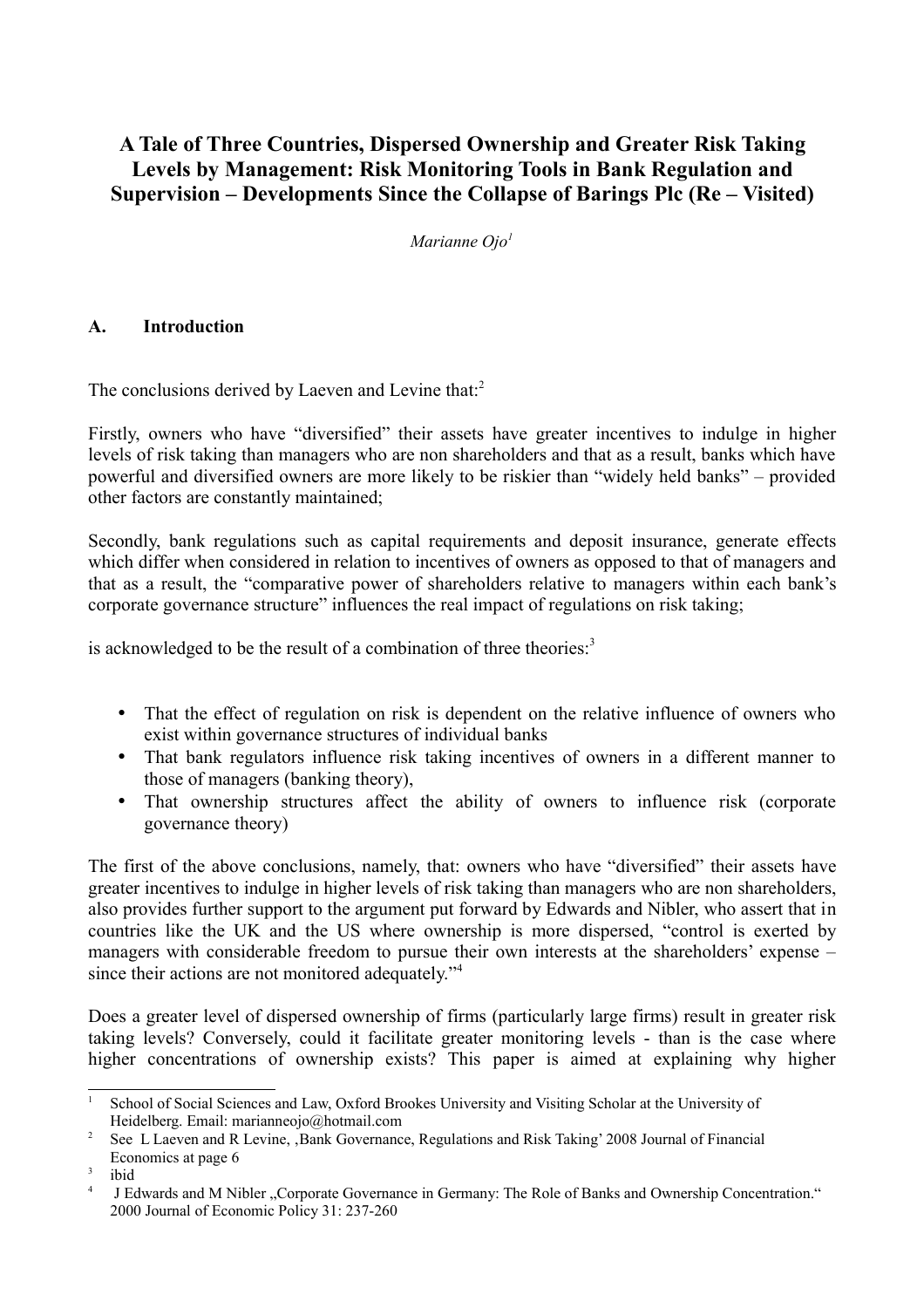concentrations of the ownership of large firms do not necessarily and automatically facilitate lower risk taking levels – where there is scope for the abuse of powers. Further, it seeks to illustrate why effective corporate governance systems are essential in facilitating high levels of monitoring, accountability and disclosure.

# **B. Corporate Governance in Germany and the UK**

The typical public limited liability company in Germany is comprised of two boards of directors, namely:<sup>5</sup> i) The supervisory board (*Aufsichtsrat*) – which could be described as the equivalent of an audit committee and ii) the management board (*Vorstand*). Whilst the management board is responsible for conducting daily operations and is accountable to the supervisory board, the supervisory board maintains oversight over the management board, "having the power to appoint and dismiss members of the management board , and also to stipulate their salaries."<sup>6</sup>

In drawing comparisons between the German and British corporate governance systems, Vieten is of the opinion that "it is also improbable that the Cadbury proposals can effectively curtail the powers of the dominant interested party , namely the management" and that audit committees may "constitute no more than symbols of control" – having due regard to the German system which "invests power in non executive directors by statute – failing to prevent scandals."<sup>7</sup>

"The German corporate governance system is generally considered to be a standard example of an insider-controlled and stake holder-oriented system."<sup>8</sup> However, transformation from this classic and traditional "insider-controlled" system to a "modern capital market based and outsider controlled" system has been observed.<sup>9</sup> The advantages of the traditional insider systems were considered to include:<sup>10</sup>

- i) Its ability to enable management to take a longer-term perspective in its planning and strategies
- ii) As a result of the need to finalise incomplete and implicit contracts, it offered the benefit of flexibility and created stronger incentives to undertake relationship- specific investments than a market based and purely shareholder-oriented outsider control system."

Identified weaknesses of the system include criticism that: "The supervisory board does not function in the way it was intended to function."<sup>11</sup> As well as the reliance of the insider control system on informal contracting being considered to have contributed to "lack of transparency" and its anti competitive effects", "a systematic neglect of the stock market, greater opportunities for abuse of power, the real danger that such as system is inimical to all reforms – even those which might improve its functioning without altering its fundamental structure," are further criticisms attributed to an insider control system.<sup>12</sup>

The next section is aimed at illustrating how corporate governance systems could facilitate higher levels of monitoring.

<sup>5</sup> See G Gorton and F Schmid, 'Universal Banking and the Performance of German Firms' NBER Working Paper 5453 1996 at page 28

<sup>6</sup> ibid

<sup>7</sup> H R Vieten, 'Auditing in Britain and Germany Compared : Professions, Knowledge and the State' European Accounting Review at pages 506 and 507; In Vieten's view, no proof has been provided to suggest that audit committees may improve corporate governance and audit independence; see ibid at page 506

<sup>8</sup> See RH Schmidt, "Corporate Governance in Germany: An Economic Perspective" 2003 page 2 of 44

 $\mathbf{Q}$ ibid at page 22 of 44

<sup>&</sup>lt;sup>10</sup> ibid at page 18 of 44<br><sup>11</sup> ibid at page 19 of 44

ibid at page 19 of 44

<sup>&</sup>lt;sup>12</sup> see ibid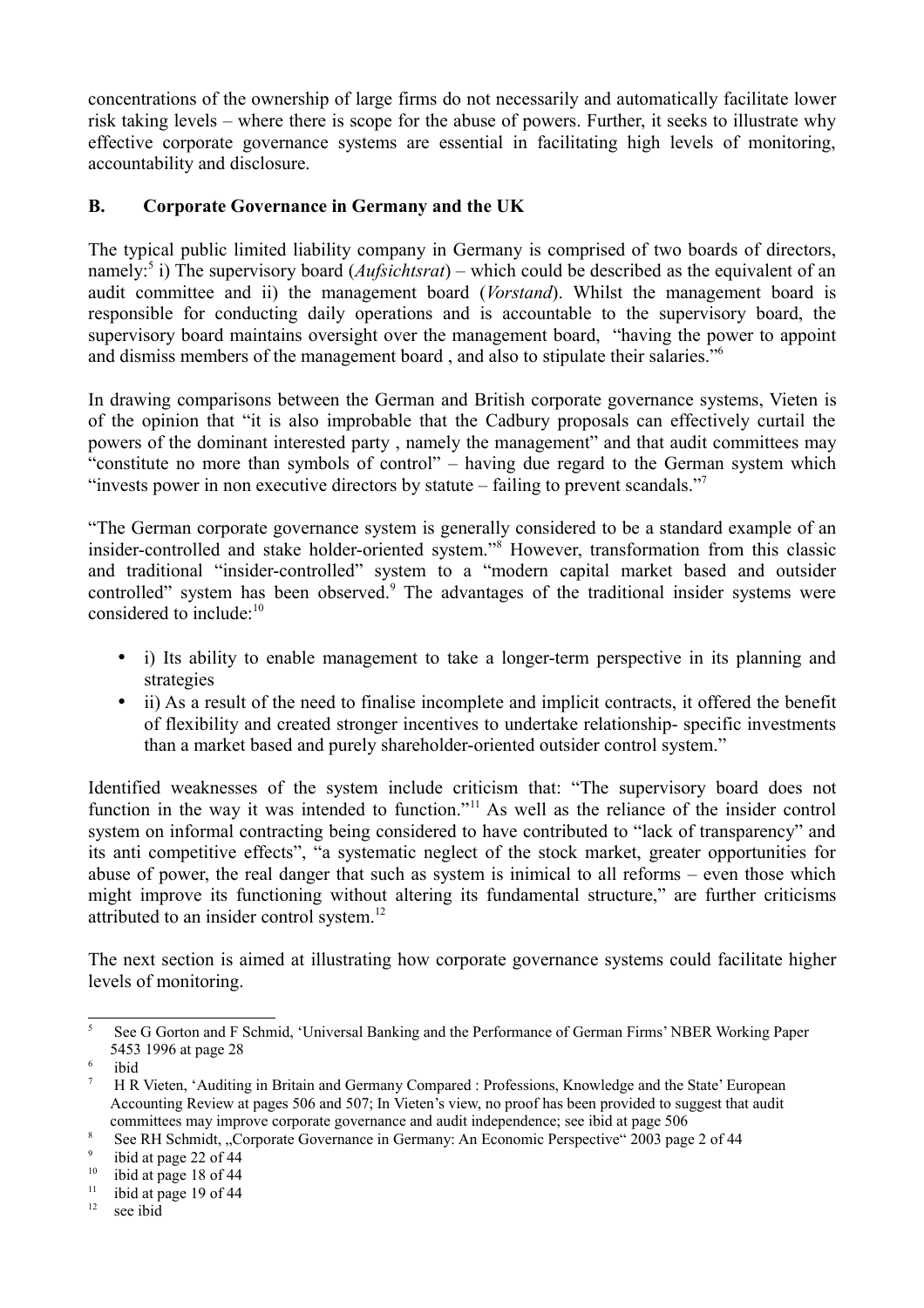#### **C. Corporate Governance in Germany, the UK and the US.**

The German system of corporate governance is distinguished from that which operates in Anglo Saxon countries owing to its incorporation of lenders and employees in the governance of large corporations.<sup>13</sup> It views corporations as entities which serve the interests of shareholders –as well as other interests, and is defined by a legal tradition which can be traced back to the 1920s.<sup>14</sup>

Two features which distinguish the German system of corporate governance from that of the US and the UK include: $15$ 

- Less dispersed/Higher concentration of the ownership of large firms. In countries like the UK and the US where ownership is more dispersed, it is argued that "control is exerted by managers with considerable freedom to pursue their own interests at the shareholders' expense – since their actions are not monitored adequately."<sup>16</sup> It is argued further that there is little incentive for individual shareholders to monitor since they are individually responsible for any accrued monitoring costs – even though such monitoring ultimately serves the benefit of all shareholders.<sup>17</sup>
- Involvement of banks as part of supervisory boards of companies (as shareholder representatives). This allows banks to monitor the management of companies – particularly when a banker assumes the head of the supervisory board. The election of banks to the supervisory boards of companies (as shareholder representatives and sometimes as heads of supervisory boards), provides them with invaluable insight which facilitates their ability to monitor the management of companies.<sup>18</sup>

A further characteristic which distinguishes Germany from stock market economies exists in the way in which voting occurs at annual meetings.<sup>19</sup> Whilst both stock market economies<sup>20</sup> and universal banking systems<sup>21</sup> share the common feature of enabling shareholders to exercise control over management (through votes at general meetings), in Germany, banks also own their equity<sup>22</sup> and "have proxy rights to vote the shares of other agents who keep their shares at the bank."<sup>23</sup> The importance of proxy voting rights stems from the fact that "it concentrates the voting power of

 $17$  ibid<br> $18$  ibid

- <sup>21</sup> For instance, Germany.
- <sup>22</sup> As well as having the capacity to lend

<sup>&</sup>lt;sup>13</sup> See RH Schmidt "Corporate Governance in Germany: An Economic Perspective" 2003 at page 2 of 44<br><sup>14</sup> ibid at name 2 of 44

<sup>&</sup>lt;sup>14</sup> ibid at page 3 of 44<br><sup>15</sup> LEdwards and M N

<sup>15</sup> J Edwards and M Nibler "Corporate Governance in Germany: The Role of Banks and Ownership Concentration." 2000 Journal of Economic Policy 31: 237-260

<sup>&</sup>lt;sup>16</sup> ibid at pages 239 and 240<br> $\frac{17}{17}$  ibid

<sup>18</sup> ibid at page 241; This being the case where a banker assumes the head of the supervisory board – owing to the fact that the chairman is frequently consulted by the management (usually on a monthly basis) – whilst the full board may hold meetings twice a year; ibid.

<sup>19</sup> G Gorton and F Schmid, 'Universal Banking and the Performance of German Firms' NBER Working Paper 5453 1996 at page 1

 $20$  Such as the UK and the US.

<sup>&</sup>lt;sup>23</sup> ibid; Such right being referred to as *Auftragsstimmrecht*. The bank requests for permission to vote on behalf of the shareholder. Even though such a right is typically granted and lasts for about 15 months, it could still be revoked. Even though such a right has its limits, it enables banks to exercise a degree of influence on management irregardless of banks' equity holdings in the firm; ibid.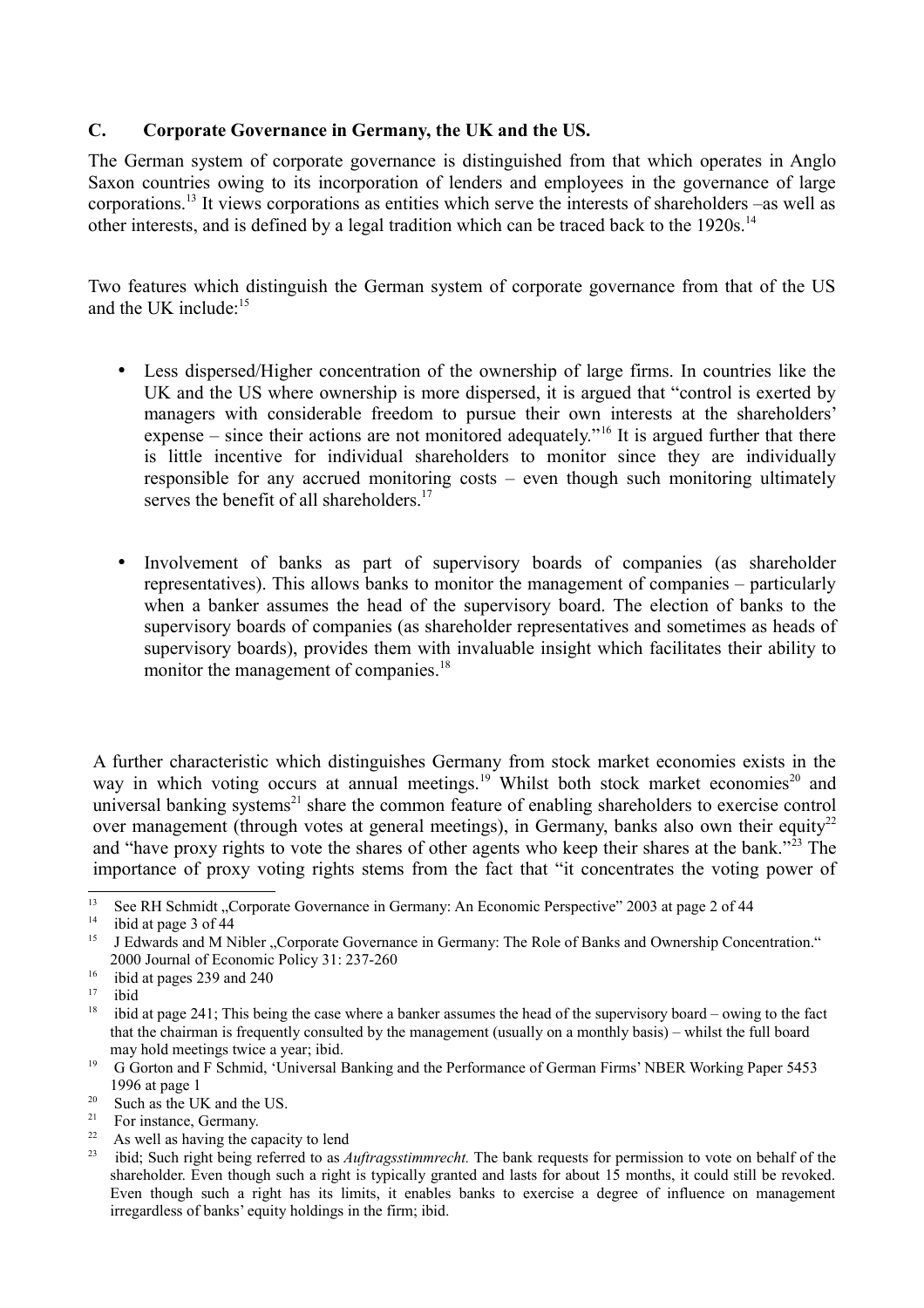dispersed household shareholders in the hands of banks – making them potentially powerful."<sup>24</sup> The influence of banks (with or without proxy voting rights) may have altered dramatically over the years owing to the different world of German corporate finance which currently persists. Apart from the fact that security markets have become more developed and complex, the extent of banks' block holdings has, correspondingly, also become very much reduced.<sup>25</sup>

Having considered the above features, it can be inferred that the inclusion of banks as part of the supervisory boards of companies, and less dispersed ownership of large firms have the benefits of facilitating higher monitoring levels. However, as observed by Schmidt,<sup>26</sup> the Stock Corporation Act *(Aktiengesetz*) accords to the management board *(Vorstand*) a wide scope in the discharge of their powers. Furthermore, Edwards and Nibler argue that although banks may influence corporate governance through their control of proxy votes, their presence on supervisory boards, and their provision of loan finance, they do not play a role in the governance of large German firms in practice – that is, a role which is distinct from that of other types of large shareholders.<sup>27</sup> They arrive at the conclusion that "any case for the superiority of German corporate governance of large firms" must accordingly "be based on high ownership concentration rather than a special role for banks" – as well as a consideration of the costs of ownership concentration and its benefits."<sup>28</sup>

#### **D. Conclusion**

The dual system of disclosure which exists in Germany should facilitate greater accountability and disclosure. Furthermore, it should reduce the scope for the abuse of powers – if an adequate degree of independence existed within the supervisory board. Whilst the weaknesses of an insider controlled system of corporate governance have been highlighted, it is also important to add that an insider controlled system serves as a valuable source of acquiring information and understanding about a firm or company – which could otherwise, not be provided by an external expert.

Common characteristics which audit committees and supervisory boards should ideally have, as revealed in a survey<sup>29</sup> include: "That non executive directors have relevant industry experience; that some members should have sound grasp of current developments in financial markets; that there should be openness to regular training; that there should be distinct appointment policies and criteria; succession planning and membership criterion; that there should be clear delineation between their role and that of management; that there should be clear strategies for setting an appropriate control culture within their organisations; that there be regular, clearly structured meetings held at least four times a year; that there exist regular flow of relevant, timely information

<sup>&</sup>lt;sup>24</sup> ibid at page 2; Other ways through which banks could exert control over firms (even though such banks may appear to have insignificant equity holdings), include: i) "where the bank retains proxy rights – in addition to the votes attributed to their shares; (ii) where restrictions on voting (which prevents a block holder from exercising control) exists – such restrictions do not apply to bank proxy voting – giving banks unique power to the extent that they vote proxies; (iii) where block holders may have votes, but not enough information to use their power effectively – whilst banks, on the other hand, may have privileged information which they could use to their advantage – even if their holdings are small and even though a large block holder is present." See ibid at page 10

<sup>&</sup>lt;sup>25</sup> See ibid at pages 30 and 31

<sup>&</sup>lt;sup>26</sup> RH Schmidt "Corporate Governance in Germany: An Economic Perspective" 2003 at page 10 of 44

<sup>27</sup> J Edwards and M Nibler "Corporate Governance in Germany: The Role of Banks and Ownership Concentration." 2000 Journal of Economic Policy 31 at 237; The scope of banks in influencing corporate governance "through an exercise of proxy votes and their representation on supervisory boards", as further argued by Edwards and Nibler, "does not apply to all German firms."

 $rac{28}{29}$  ibid

<sup>29</sup> See V Beattie S Fearnely and R Brandt*, Behind Closed Doors: What Company Audit is Really About* ICAEW 2001 at page 29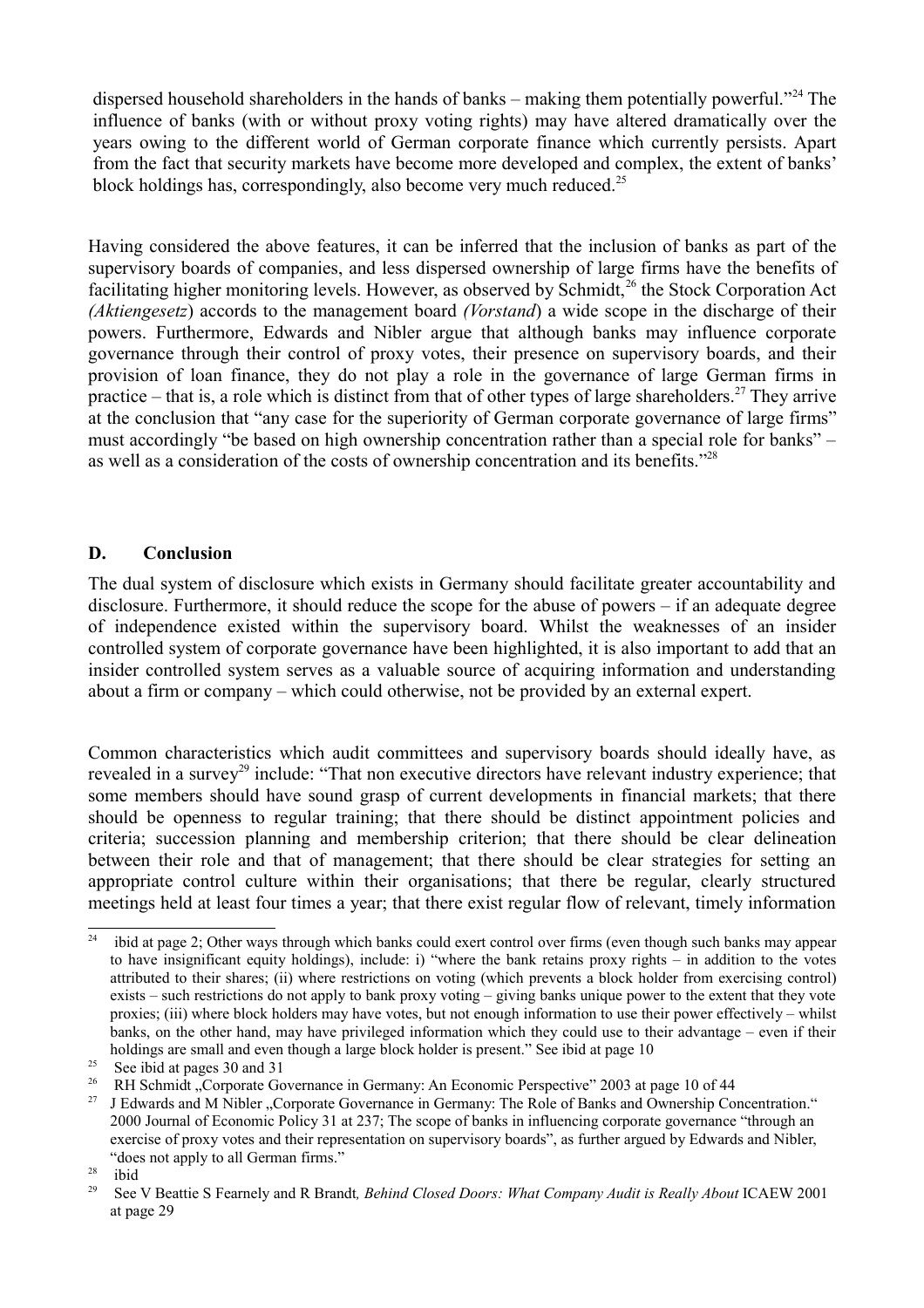from company executives; private meetings meeting internal and external audit leaders; and the existence of self-assessment procedures."

Whilst problems, challenges and risks presented by internal controls still persist, regulators currently face greater challenges presented by liquidity risks.<sup>30</sup> As highlighted in a previous paper, greater focus on market based regulation, greater focus on initiatives and incentives aimed at deterring management from taking undue and unneccessary risks (improved governance measures aimed at ensuring that internal controls are effectively managed), will immensely contribute in addressing these challenges.

For further information on liquidity risks and other risks and challenges presented to regulators, see M Ojo, "The Role of External Auditors in Corporate Governance: Agency Problems and the Management of Risk" at pages 2 and 3 http://mpra.ub.uni-muenchen.de/15989/1/MPRA\_paper\_15989.pdf and http://papers.ssrn.com/sol3/papers.cfm? abstract  $id=1427899$ ; for information on the impact of regulations and disclosure requirements on risk taking levels, please refer to M Ojo, "The Impact of Capital and Disclosure Requirements on Risks and Risk Taking Incentives" <http://papers.ssrn.com/sol3/papers.cfm?abstract\_id=1547023> and http://mpra.ub.unimuenchen.de/20404/1/MPRA\_paper\_20404.pdf and also M Ojo, "Preparing for Basel IV : why liquidity risks still present a challenge to regulators in prudential supervision (II)" < $\frac{h_{\text{t}}}{h_{\text{t}}(h_{\text{t}})}$  = muenchen.de/27778/> and  $\leq$ http://papers.ssrn.com/sol3/papers.cfm?abstract\_id=1732304>